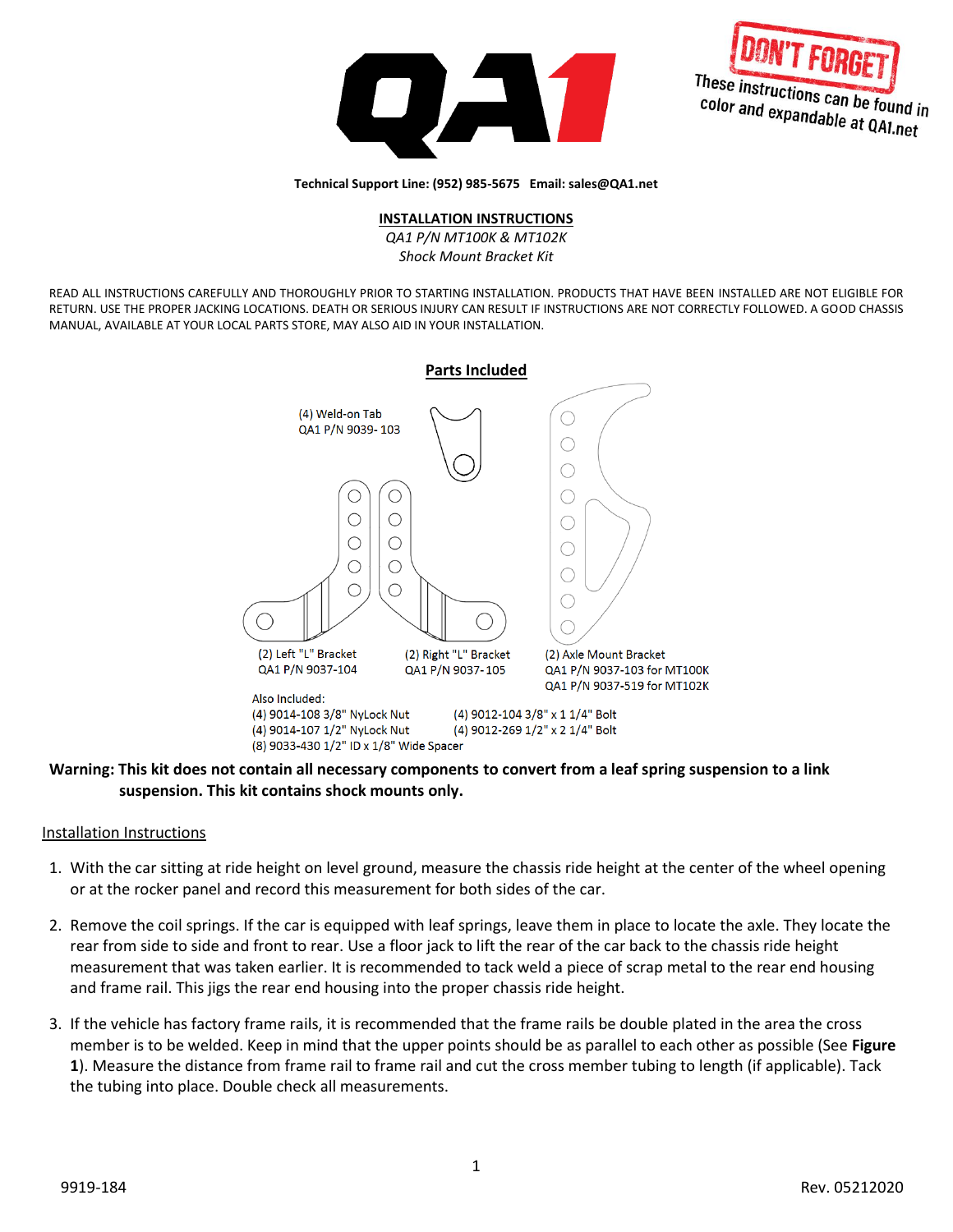- 4. Assemble both sets of upper mounts (two tabs, one  $\frac{1}{2}$ " ID x 1  $\frac{1}{4}$ " in. wide sleeve or a 1" wide bearing (from shock), one  $\frac{1}{2}$ " x 2  $\frac{1}{2}$ " bolt and one  $\frac{1}{2}$ " nut). Assemble both of the adjustable mounts (one left L-bracket, one Right L-bracket, one housing bracket, two 3/8" x 1 ¼" bolts, two 3/8" nuts). When assembling the adjustable shock mount brackets, the housing bracket is sandwiched between the two L-brackets. Align the L-brackets so the shock mount hole is approximately halfway down the housing bracket (**Figure 1**). This allows plenty of ride height adjustment, both up and down. It is suggested that for the installation process you substitute the lock nuts with standard nuts for ease of use.
- 5. Now with the cross member located, you will need to locate the positions of the upper shock mounting tabs and the housing brackets. An easy way of accomplishing this is to use a plum bob (a nut tied to a string will also work). Wrap string around the center of the sleeve between the two tabs, from that point let the end of the plumb bob extend to 14" to 14  $\frac{1}{2}$ ". Hold the upper shock mount assembly against the upper cross member and move it from side to side to find the best location for it and the adjustable shock mount an the rear axle housing. Once the best left and right position for both is found, rotate the upper mount up and down until the plumb bob pointer lines up with the shock bolt in the adjustable mount. This will provide the proper shock ride height distance. Once the location is found, tack weld the upper mount to the cross member. Tack the adjustable mount into place on the axle housing. Repeat the procedure on the other side. Make sure that both housing brackets are set in from the frame rail or housing ends as close to the same distance as possible. Make sure to double check all measurements to ensure everything is square.
- 6. Grind or break the tack welds on the cross member at the frame rails and remove it from the car for finish welding. It is only necessary to weld on the outsides of the tabs. Welding both sides of the tabs may cause weakness in the weld joint from imbrittlement. Tie the plumb bobs back onto the upper shock sleeves as before. Put the cross member back in place under the car and realign your plumb bobs over the lower shock mounts. Weld all the way around both ends of the upper cross member. Remove the L-brackets from the housing brackets. Make sure the housing brackets are straight and square with the housing. Finish weld the brackets to the housing.
- 7. If converting from leaf springs, additional components are required to locate the axle front to rear and side to side such as ladder bars or a four link which are available from many quality companies. If a custom system is being designed, QA1 does offer rod ends, jam nuts and threaded tube adaptors.
- 8. Remove the nuts, bolts and sleeves from the upper mounts. Put the L-brackets back onto the housing brackets in the original position. If not already installed, push all four sleeves into the bushings at the ends of each shock by hand or with a vice. Next install the springs on the shocks according to the instructions included with your shock. Place the floor jack under the rear end housing, just touching it. Remove the scrap piece being used as your ride height jig at this time. Lower the housing to install the shocks in the mounts.
- 9. Reinstall; the fuel tank, fuel and brake lines. Check for any interference.